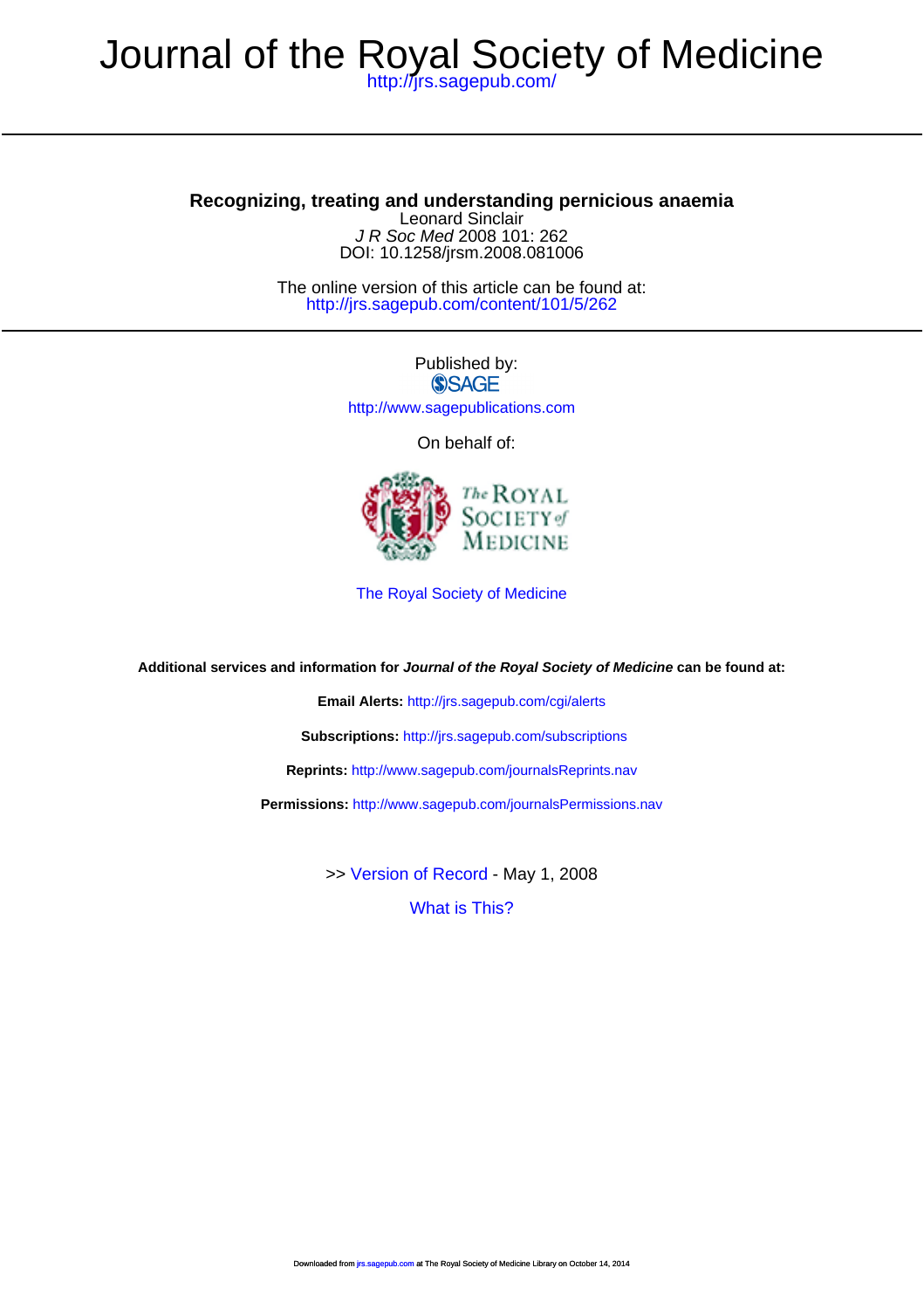

# **Recognizing, treating and understanding pernicious anaemia**

## Leonard Sinclair

34 Armitage Road, London NW11 8RD, UK. E-mail: Drls@gotasl.co.uk

**DECLARATIONS** 

**Competing interests** None declared

> **Funding** None

**Ethical approval** Not applicable

**Guarantor**

LS

**Contributorship**

LS is the sole contributor

#### **Acknowledgements**

With thanks to Dr Stefan Slater for helpful comments on an earlier draft of this commentary. Additional material for this article is available from the James Lind Library website (www.jameslind library.org), where it was originally published In 1824, James Combe of Edinburgh reported a case of severe pallor in a man who also had diarrhoea, thirst, and passed a great deal of urine.<sup>1</sup> Although Combe is sometimes credited with having been the first to describe what became called pernicious anaemia, it was not until Thomas Addison provided a clinico-pathological description that this anaemia began to be recognized as a distinct entity, $^2$  which the French physician Trousseau dubbed 'Addisonian anaemia'.

Addison described a condition with an insidious clinical course and a curious type of dingy pigmentation found at postmortem examination. This was not the classical lemon colour of the skin that is now recognized clinically, but a darker, sometimes mottled discolouration that pervaded most tissues, including the gums. It is difficult to recognize pernicious anaemia as we know it today from this description, and although the paper was entitled 'Anaemia: disease of the supra-renal capsules', it did not actually contain a description of the patient's blood, and reported minimal involvement of the suprarenal glands. The earliest description of the disease in mainland Europe was by Michael Anton Biermer, a German physician who also noted the condition's insidious course and, because it was untreatable at the time, first referred to it as 'pernicious' anaemia.<sup>3</sup>

Until the liver was recognized to be important in haematopoiesis, the treatment of pernicious anaemia was unsuccessful and arbitrary. Sir William Osler's textbook suggested that some patients had benefited from diet and others from sunlight, but he even suggested trying Fowler's Solution – an arsenical preparation developed by Sir James Kingston Fowler, a fashionable physician of the Middlesex Hospital – which may well have dispatched patients more quickly than their disease.

Research into blood substitutes and ways of improving haematopoiesis was stimulated by the massive loss of life from blood loss during the First World War, when transfusion services had proved inadequate. This may have stimulated George

Whipple, who had an established interest in liver diseases, to investigate the liver's role in haematopoiesis. While director of the Hooper Foundation for Medical Research at the University of California, he conducted a series of experiments to assess the effects of various treatments for acute anaemia in exsanguinated dogs.<sup>4</sup> After moving to the University of Rochester School of Medicine and Dentistry in New York State, Whipple began assessing the effects of treatments for anaemia caused by chronic blood loss. Whipple, Hooper and Robscheit studied the effects on haemoglobin and blood regeneration of a variety of treatments – iron pills, bread and other foods, and even arsenic and germanium dioxide<sup>5</sup> – among which only raw liver showed real promise.<sup>6</sup>

Serendipity is said to have played a role in this discovery (Theo Chalmers, personal communication). Whipple had noted that blood regeneration was poor in dogs fed cooked liver following chronic blood loss. Had it not been that a lazy laboratory technician had given the dogs raw liver, the much more dramatic response might not have been discovered at that point in history.

Two Boston physicians, George Minot and William Murphy, who learned of Whipple's discovery while visiting him, decided to try raw liver as a treatment for pernicious anaemia. At a meeting of the Association of American Physicians in Boston on 4 May 1926, Minot and Murphy described their results in 45 patients who had been given a high-protein diet for between six weeks and two years. Their daily diet contained 120–240 grams of liver and 120 grams of muscle meat. This caused rapid symptomatic improvement and a coincident elevation of the red cell count. At the same meeting William Murphy, Reginald Fitz and Robert Monroe reported the haematological changes in detail. These showed that, within a period of four to ten days of starting the diet, the formation of new young red cells (the reticulocyte count) had increased from 1% to an average of 8%, jaundice had lessened (because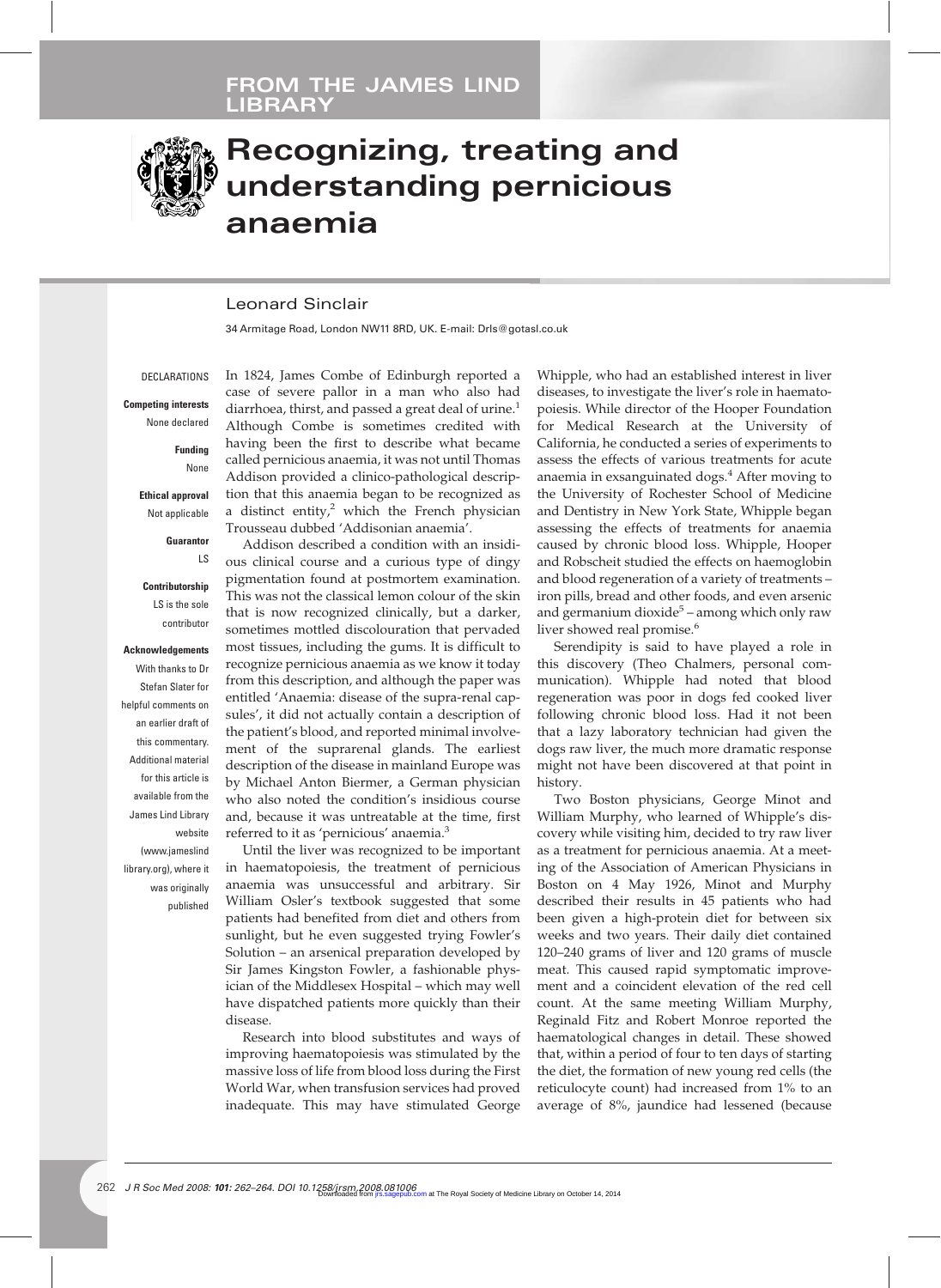fewer red cells were being destroyed), and haemoglobin concentration and the red cell count had increased.

Minot and Murphy published their results in detail in the *Journal of the American Medical Association* in 1926.<sup>7</sup> They reviewed the previous literature critically and described previous attempts to treat the disorder by diet and other means, referring, in particular, to the above work of Whipple, Hooper and Robscheit-Robbins, and reported the clinical improvement they had observed in many cases. They also presented detailed records of the improved red blood cell counts, which had usually occurred within a month of starting therapy.

In spite of these dramatic results, they adopted a modest and cautious approach to their discovery:

*'It is possible that this series of cases eventually may be proved to be unusual in that there happen to be treated a group that would have taken a turn for the better under other circumstances. Also, time may show that the special diet used, or liver and similar food, is no more advantageous in the treatment of pernicious anaemia than any other nutritional diet. Let this be as it may, that at the present time it seems to us*. *that it is wise to urge pernicious anaemia patients to take a diet of the sort described.'*<sup>7</sup>

Fruit and iron had also been part of the diet, and it appears that, at this stage, Minot and Murphy were not entirely sure that the liver was a crucially important factor.

The discovery was soon confirmed by many physicians throughout the world, however, and Minot, Murphy and Whipple were awarded a joint Nobel Prize in 1934, becoming the first American recipients of the Nobel Prize for physiology and medicine. In his Nobel Prize Lecture, Minot properly emphasized that '...to determine the effect [of liver feeding] it was considered essential that data should be obtained in a large number of cases to be appropriately compared with controls.'<sup>8</sup>

As it happens, Minot – a diabetic – would not have survived to do his research and receive recognition for it had the Canadians Banting and Best not discovered insulin a few years earlier.<sup>9</sup> Indeed, had it not been for the fact that a laboratory attendant fell behind in cleaning up after a polyuric depancreatized dog, Oscar Minkowski would not have found the floor wet with urine, checked for glycosuria, and discovered the critical connection between pancreatectomy and diabetes – diabetes at that point not being the subject of his experiment on the dog. Again, serendipity, without which Banting and Best might not have been in time.<sup>10</sup>

Because a diet of raw liver is not easy to take, extracts of liver were developed for intramuscular injection, and this became part of the standard management of pernicious anaemia until the 1950s. It was not until 1948 that the anti-pernicious anaemia factor was isolated from liver and kidney by Smith<sup>11</sup> and by Rickes *et al.*,<sup>12</sup> who named the factor vitamin  $B_{12}$ . They showed that the administration of a few micrograms could prevent relapse in the disease. Dorothy Hodgkin and her co-workers went on to use X ray crystallography to elucidate the structure of Vitamin B12 (now called cobalamin); work for which she, too, was awarded a Nobel Prize.<sup>13</sup>

Understanding of the pathogenesis of pernicious anaemia increased over subsequent decades. It had long been known that the disease was associated with defects in the gastrointestinal tract: patients suffered from chronic gastritis and lack of acid secretion (achlorhydria). Indeed, dilute hydrochloric acid was at one time used in the management of pernicious anaemia. It is now known that transport of physiological amounts of vitamin  $B_{12}$  depends on the combined actions of gastric, ileal and pancreatic components. The gastric moiety was discovered and named 'intrinsic factor' by William Castle in 1930.<sup>14</sup> Castle had demonstrated the presence of intrinsic factor after managing to persuade some patients to eat predigested meat or liver aspirated from the stomachs of normal subjects' This work helped to show that normal stomachs secreted a substance that promoted effective absorption, which was absent from the stomachs of patients with pernicious anaemia. A further important advance was made in the early 1960s by Doniach with the recognition that pernicious anaemia is an autoimmune disease.<sup>15</sup>

The development of effective treatment for pernicious anaemia illustrates the complementary roles of clinical and postmortem observations, physiological and clinical research – and serendipity.

### **References**

- 1 Combe JS. History of a case of anaemia. *Trans*
- *Med-Chirurg Soc (Edinburgh)* 1824;**1**:193–8 2 Addison T. Anaemia: disease of the supra-renal capsules.
- *London Med Gazette* 1849;**43**:517–8 3 Biermer MA. Eine eigenthunliche Form von progressiver
- pernicioser Anaemie. *Schweizer Aerzte (Basel)* 1872;**2**:15–8 4 Hooper CW, Robscheit FS, Whipple GH. Blood
- regeneration following simple anemia. *Am J Physiol* 1920;**53**:263–82